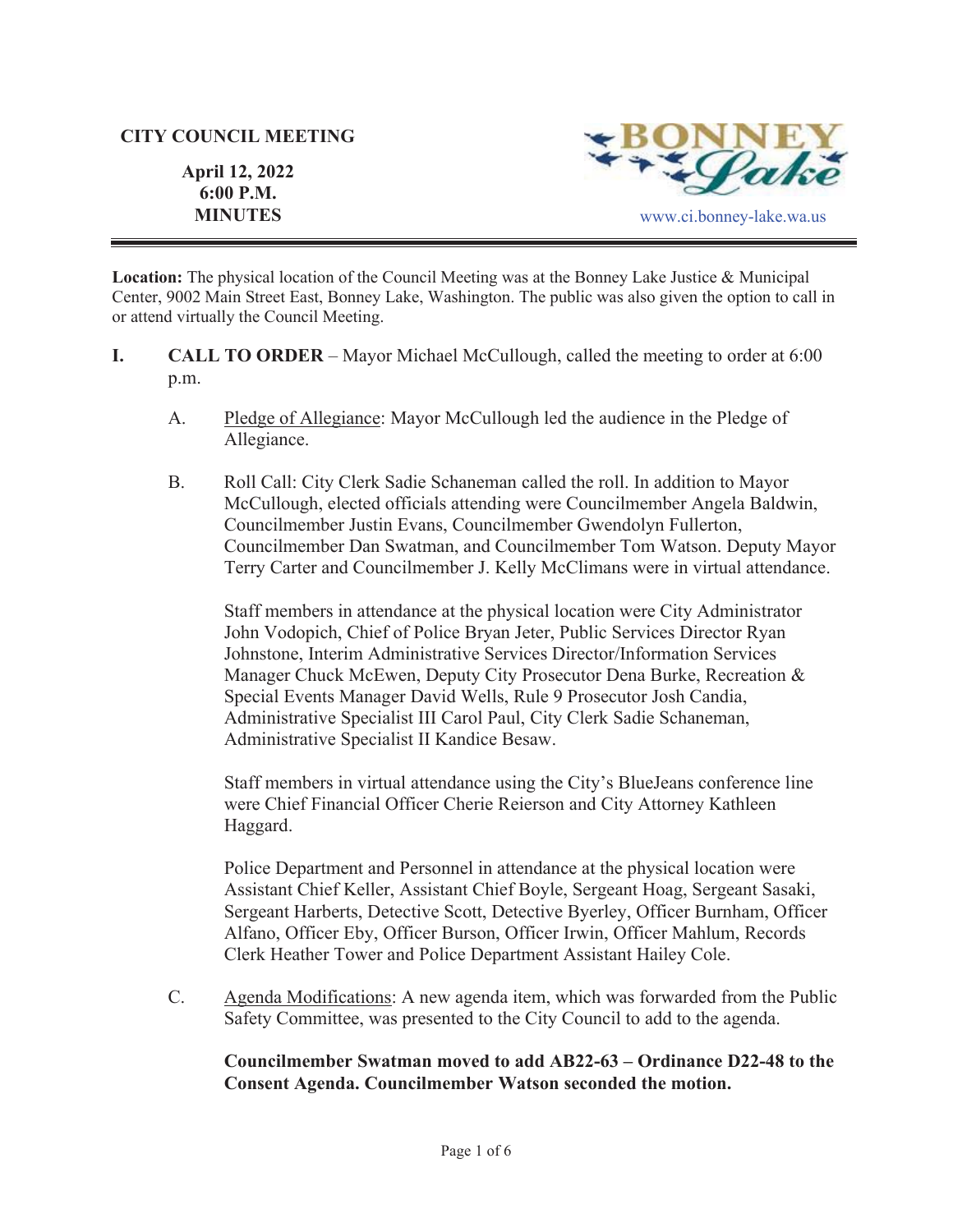## **Motion to add AB22-63 - Ordinance D22-48 to the Consent Agenda approved 7-0.**

- D. Announcements, Appointments and Presentations:
	- 1. **Proclamation:** Parks Appreciation Day. Mayor McCullough read the proclamation making April 23, 2022, Parks Appreciation Day.
	- 2. **Proclamation:** Arbor Day. Mayor McCullough read the proclamation making April 29, 2022, Arbor Day in Bonney Lake.
	- 3. **Presentation:** 2021 Bonney Lake Police Department Awards Presentation. Chief Jeter presented the following Letters of Recommendation and Awards recognizing Police Department personnel:

Heather Tower - 15-yr. Service Award; Officer Robert Hoag - 20-yr Service Award; Officer Kyle Burson - Life Saving Metal of Honor; Officer Eric Alfano - Metal of Valor; Hailey Cole - Support Person of the Year; and Detective Kyle Torgerson - Officer of the Year.

#### **II. PUBLIC HEARINGS, CITIZEN COMMENTS & CORRESPONDENCE:**

- A. Public Hearings: None.
- B. Citizen Comments:

Dan Decker, 201  $70<sup>th</sup>$  St E, Bonney Lake, discussed the cause of homelessness  $\&$ affordable housing.

C. Correspondence: None.

## **III. COUNCIL COMMITTEE REPORTS:**

- A. Finance Committee: Deputy Mayor Carter reported the Finance Committee met in person and virtually today at 5:00 p.m. The Committee went thru personnel updates, forwarded AB22-57 to tonight's consent agenda and AB22-56 to the April 22 consent agenda. The committee also approved their minutes and had open discussion regarding the prosecutor's office Federal grant and sign onto a class action lawsuit.
- B. Community Development Committee: Councilmember Swatman reported the Community Development Committee met in person and virtually on April 5, 2022, The Committee discussed and forwarded AB22-53, AB22-58, to tonight's Consent Agenda, received a public works update, approved their minutes, and had open discussion on the concession agreement.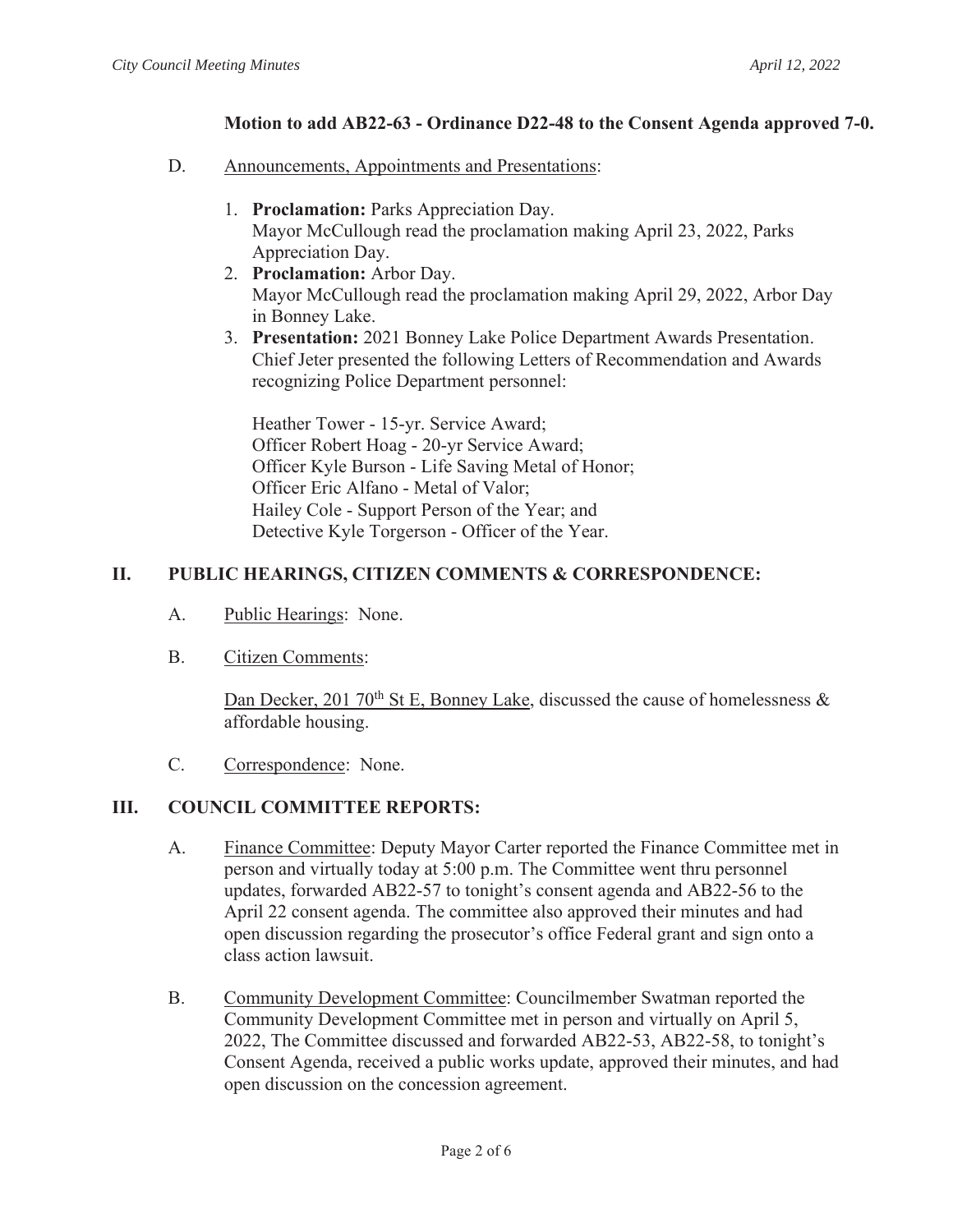Mayor McCullough asked Public Services Director Ryan Johnstone for an update regarding the concrete being poured and Mr. Johnstone responded saying possibly next week.

- C. Public Safety Committee: Councilmember Evans reported the Public Safety Committee met in person and virtually today at 3:30 p.m. The Committee discussed the Allen York boat launch and approved their minutes.
- D. Other Reports: None.

## **IV. CONSENT AGENDA:**

- A. **Approval of Accounts Payable and Utility Refund Checks/Vouchers:** Accounts Payable check/vouchers #91058 in the amount of \$811.28. Accounts Payable check/vouchers #91059 - 91145 and wire transfers #2022030909, #2022031001, and #2022031002, in the amount of \$2,549,123.76. Accounts Payable check/vouchers #91146 - 91171 in the amount of \$4,898.02. Accounts Payable wire transfers #2022031701, in the amount of \$39,975.16. Accounts Payable check/vouchers #91172 - 91228 and wire transfers #2022030901, and #2022032268, in the amount of \$659,688.33. Accounts Payable check/vouchers #91229 - 91274 in the amount of \$9,909.43.
- B. **Approval of Payroll:** March 1 15, 2022 for checks #34579-34583 including Direct Deposits and Electronic Transfers totaling \$691,051.31. Voids: March  $16 - 31$ , 2022 for checks #34584-34595 including Direct Deposits and Electronic Transfers totaling \$943,684.27.
- C. **AB22-63 Ordinance 1670** An Ordinance Of The City Council Of The City Of Bonney Lake, Pierce County, Washington, Amending Section 10.36.025 Of The Bonney Lake Municipal Code And The Corresponding Portions Of Ordinance No. 1575 § 1, 2017; Ordinance 1506 § 1, 2015 Relating To Restricted Parking In City Parking Lots.
- D. **AB22-37 Resolution 3025** A Resolution Of The City Council Of The City Of Bonney Lake, Pierce County, Washington, Accepting The Bid From Sound Publishing And Designating The Courier Herald As The City's Official Newspaper For 2022-2025.
- E. **AB22-53 Resolution 3034** A Resolution Of The City Council Of The City Of Bonney Lake, Pierce County, Washington, Authorizing the Mayor to Sign a Contract with Hydrevo, LLC for the 2022 Leak Detection Survey
- F. **AB22-54 Resolution 3035** A Resolution Of The City Council Of The City Of Bonney Lake, Pierce County, Washington, Authorizing The Mayor To Sign A Contract With Bates Roofing, LLC For The Replacement Of The Roof On The Lions 4 Kids House.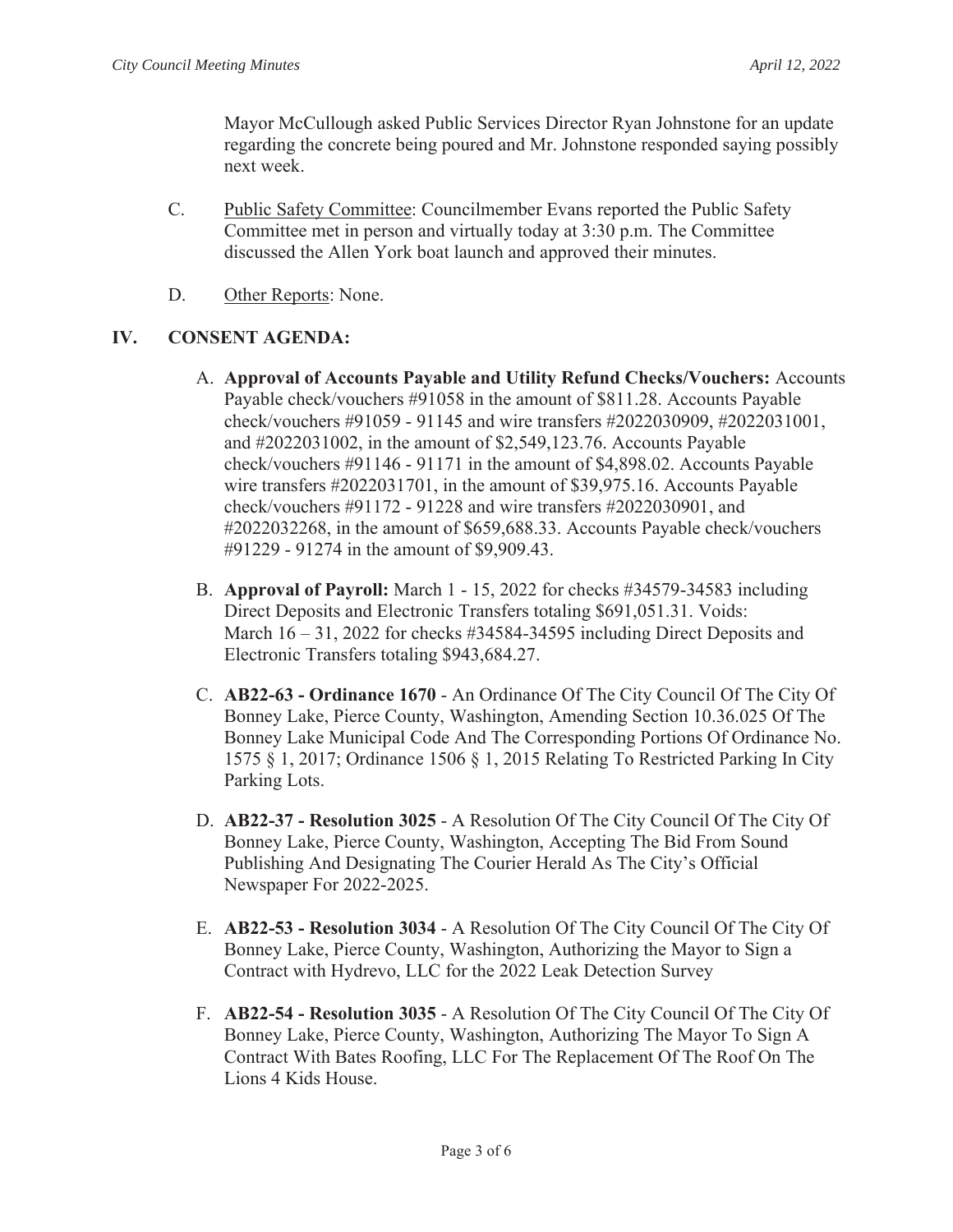- G. **AB22-58 Resolution 3038** A Resolution Of The City Council Of The City Of Bonney Lake, Pierce County, Washington, Authorizing A Professional Services Agreement With KPG Psomas Inc. For Plans, Specifications And Engineering For The 200th Avenue Preservation Project.
- H. **AB22-60 Resolution 3037-** A Resolution Of The City Council Of The City Of Bonney Lake, Pierce County, Washington, Authorizing The Mayor To Sign A Labor Agreement With Bonney Lake Assistant Police Chiefs Guild From April 1, 2022 Through December 31, 2023.
- I. **AB22**-**61 Resolution 3039 -** A Resolution Of The City Council Of The City Of Bonney Lake, Pierce County, Washington, Authorizing the Mayor to Sign A Concession Agreement With Burhan Saleh for Concessions at Allan Yorke Park 2022-2024.

**Councilmember Watson moved to approve the Consent Agenda as amended. Councilmember Evans seconded the motion.**

**Motion approved**  $7 - 0$ **.** 

## **V. FINANCE COMMITTEE ISSUES:**

A. **AB22-55 - Motion -** A Motion Of The City Council Of The City Of Bonney Lake, Pierce County, Washington, Allocating American Rescue Plan Act (ARPA) Funding To The Bonney Lake Food Bank.

#### **Councilmember Watson moved to approve AB22-55. Councilmember Swatman seconded the motion.**

Councilmember Watson said that the increased need for the food bank has been dramatic, reminded everyone of the history of the Bonney Lake Food Bank and how the food bank purchases from the stores within the city, therefore increasing the sales and that they have his vote.

Councilmember McClimans wondered if council is being fair and equitable by giving the Food Bank money when there are many other organizations and businesses within the city that also provide assistance. He feels the Council is picking winners and losers when they choose to support the food bank in leu of others. He applauds the work the food bank is doing but cannot support this motion. Suggested making a Grant available for situations such as this to give others a chance at receiving money to support them.

Councilmember Evans said that the food bank has been supported since inception and some of the people in need are also taxpayers and he will continue to support.

Councilmember Baldwin said she reviewed the ARPA funds that have been allocated and earmarked for budget approval and does not see a justification of why the food bank is more important than the other items for budget approval. The food bank helps residents, but the other items will help keep the cost down for residents.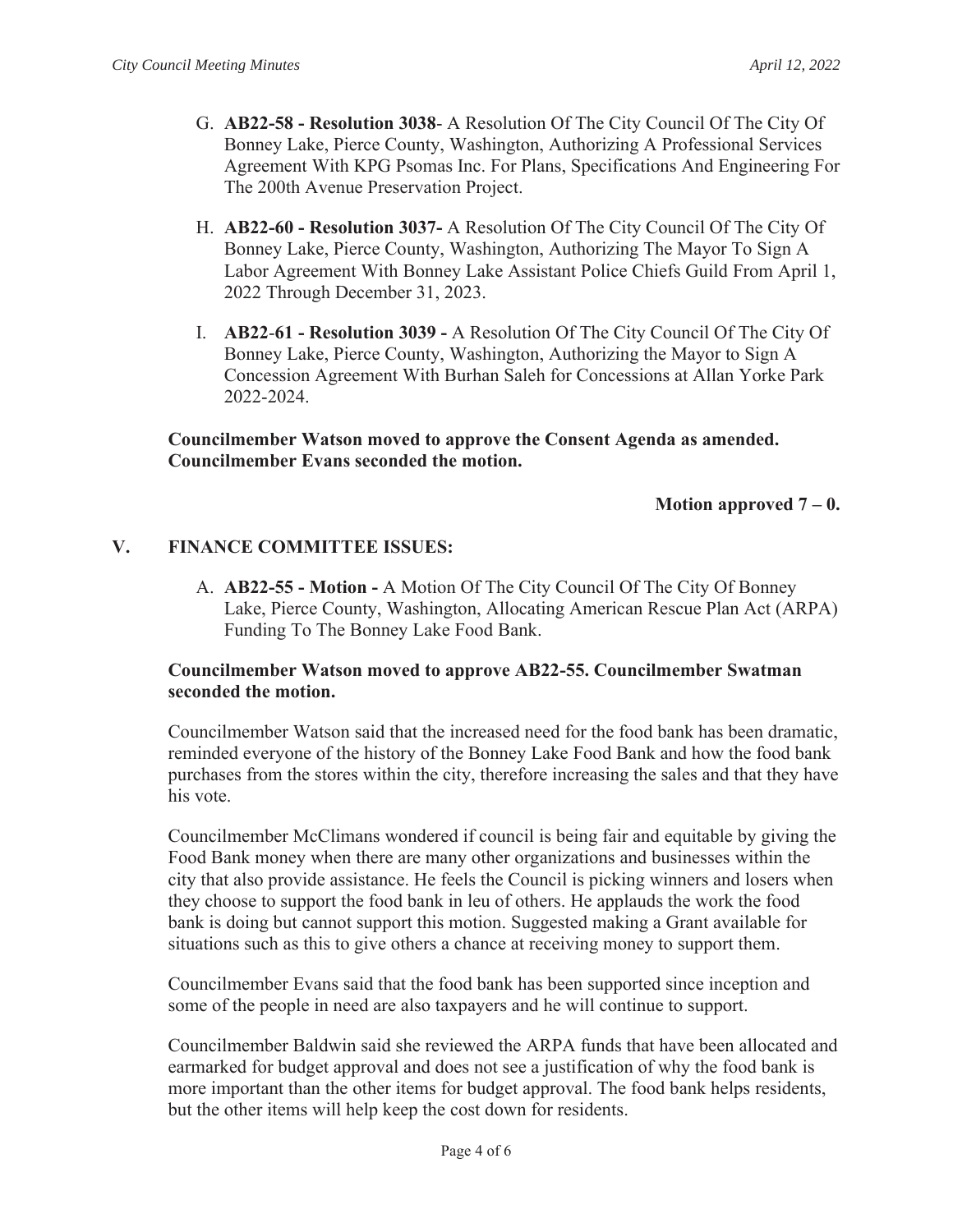She stated she supports the lockers that were proposed and believes in what the food bank is doing but cannot support this motion.

Councilmember Fullerton expressed that she is undecided after looking through the budget and wonders where the funds would come from. She was under the impression that the previous funds given was a one-time ask and if the Council would be asked for more money every three years.

## **Councilmember Fullerton made a Motion to allow Food Bank CEO Crnich to address the Council. Councilmember Watson seconded and Mayor McCullough approved.**

Ms. Crnich revisited what the ARPA act of 2021 is to be used for, said the 3.5 million dollars spent thus far on covid relief and economic recovery has been nothing short of miraculous and that the citizens of Bonney Lake have reached into their own pockets and provided over 75% of the revenue it took to operate. She said it takes \$75,000.00 a month to operate the food bank. Spoke about the growth, accomplishments, and their upcoming plans along with their long-term plans of being self-sustaining. She is aware that what she is asking for is a lot, historically, but stated that if it were not for Covid, she would not be asking for the funds. She stated that in 3 years she is not planning on asking for more money.

Councilmember Fullerton decided after hearing Ms. Crnich from the food bank speak, she said that she rescinds her initial comment and could get behind the food bank for the next 3 years

Deputy Mayor Carter said originally this was not something he was in support of but believes and has faith in what the food bank has done for the Bonney Lake community and will support the motion.

#### **Mayor McCullough asked Council to allow Chief Financial Officer Cherie Reierson to speak. Council agreed to allow Ms. Reierson to speak.**

Ms. Reierson clarified that ARPA does allow for food bank funding and was on the list of things to allow.

Mayor McCullough did a roll call vote and noted that Councilmember Swatman did not vote either way and needs to explain his abstainment.

Councilmember Swatman called for a point of order and noted that the Mayor doesn't have the power to call for a rollcall. He also noted the difference in a silent vote and an abstainment. Silent vote goes as yes.

## **Motion to approve AB22-55 was approved 5 - 2.**

# **VI. COMMUNITY DEVELOPMENT COMMITTEE ISSUES:** None.

## **VII. PUBLIC SAFETY COMMITTEE ISSUES:** None.